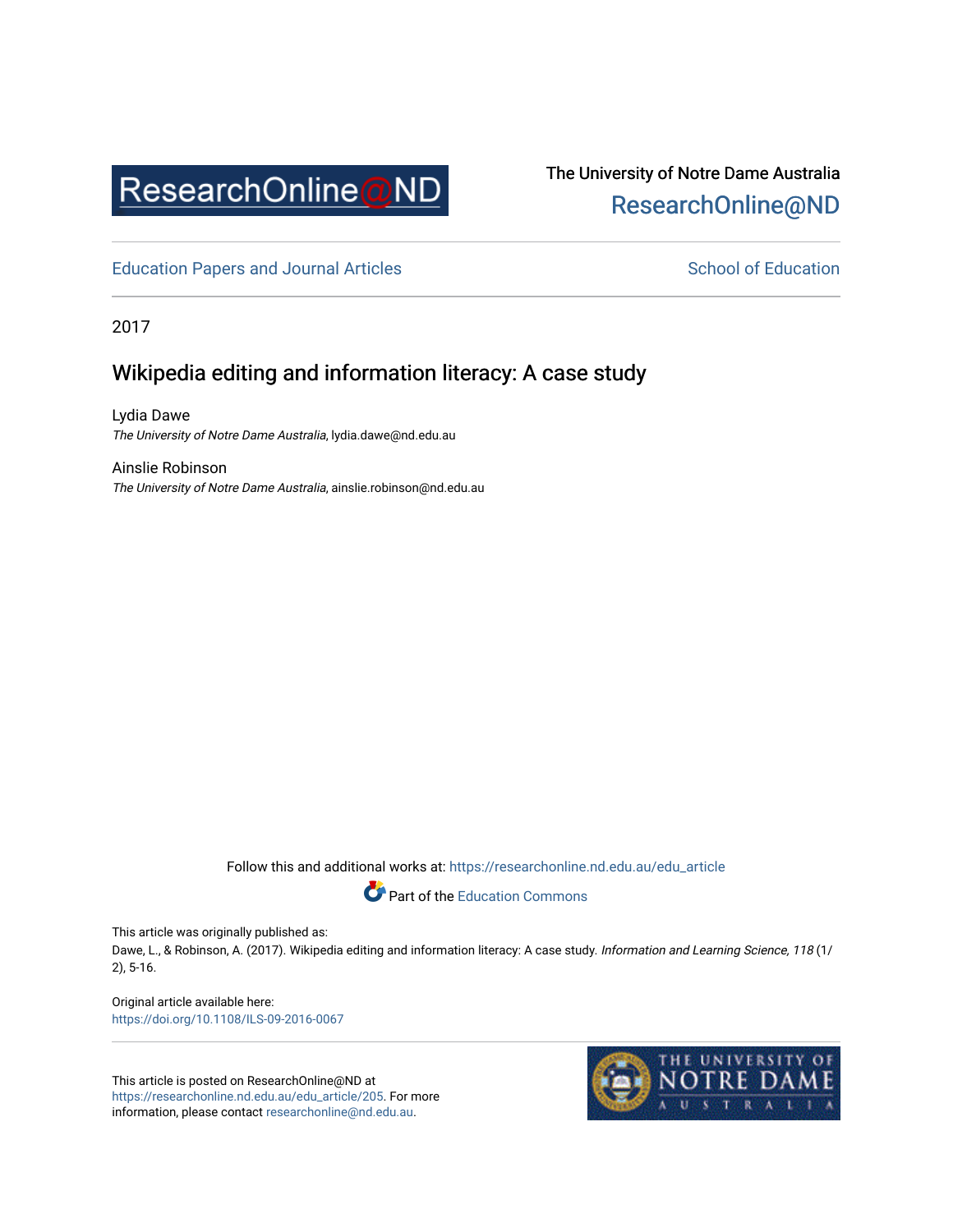This is the author's version of an article published in *Information and Learning Science.*

The final published version available[: https://doi.org/10.1108/ILS-09-2016-0067](https://doi.org/10.1108/ILS-09-2016-0067)

Dawe, L., and Robinson, A. (2017) Wikipedia editing and information literacy: A case study. *Information and Learning Science,118*(1/2), 5-16. doi: 10.1108/ILS-09-2016-0067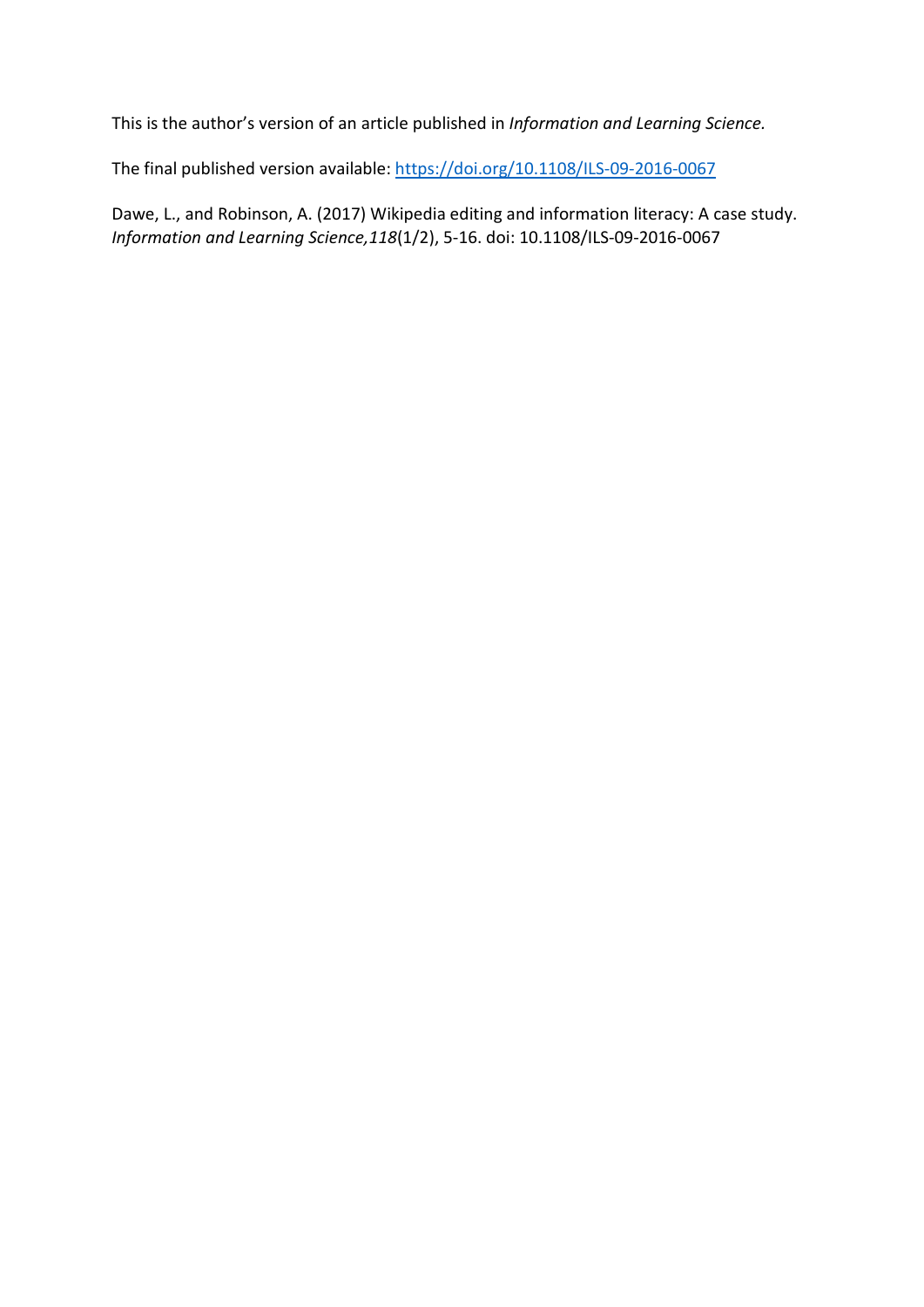## Wikipedia editing and information literacy: a case study

#### Abstract

Purpose: This paper evaluates the success of a Wikipedia editing assessment designed to improve the information literacy skills of a cohort of first-year undergraduate Health Sciences students.

Design: In this Action Research case study (known hereafter as "the project" to differentiate this Action Research from the students' own research), students researched, wrote and published Wikipedia articles on Australia-centric health topics. Students were given a pre- and post-test to assess levels of self-confidence in finding, evaluating and referencing information. Student work was also analysed in terms of article length and quantity and the type of information sources used.

Findings: Tests revealed that students' self-confidence in their information literacy skills improved overall. Analysis of student work revealed that students wrote longer articles and incorporated more references than expected. References used were of appropriate quality relevant to the article despite minimal instructions.

Originality/Value: There are few studies that investigate information literacy development through Wikipedia editing in Australian universities. This study shows that Wikipedia editing is an effective way to carry out a student assessment prior to essay writing and an innovative platform through which to improve information literacy skills among undergraduate students.

#### **Rationale**

The School of Health Sciences at The University of Notre Dame, Australia (Notre Dame) offers courses in Health and Physical Education, Preventative Health, Outdoor Recreation, Exercise and Sports Science, and Biomedical Science. As a result, the first-year communications unit, "Academic Research and Writing in the Health Sciences" (unit code CO115) contains a diverse student group. The student body mostly consists of younger students undertaking their first semester of study at university. The CO115 unit has a unique position in the School of Health Sciences as the Health Sciences Librarian (HSL) works with the Unit Coordinator to design, develop, and partially deliver some of the course content as a way of embedding information literacy within the unit.

The CO115 unit has historically been a challenging unit for instructors. Students are acclimatizing to university demands, and juggling different units and schedules for the first time. They are often unprepared for the rigors of scholarly research and writing at the university level. Over several years, the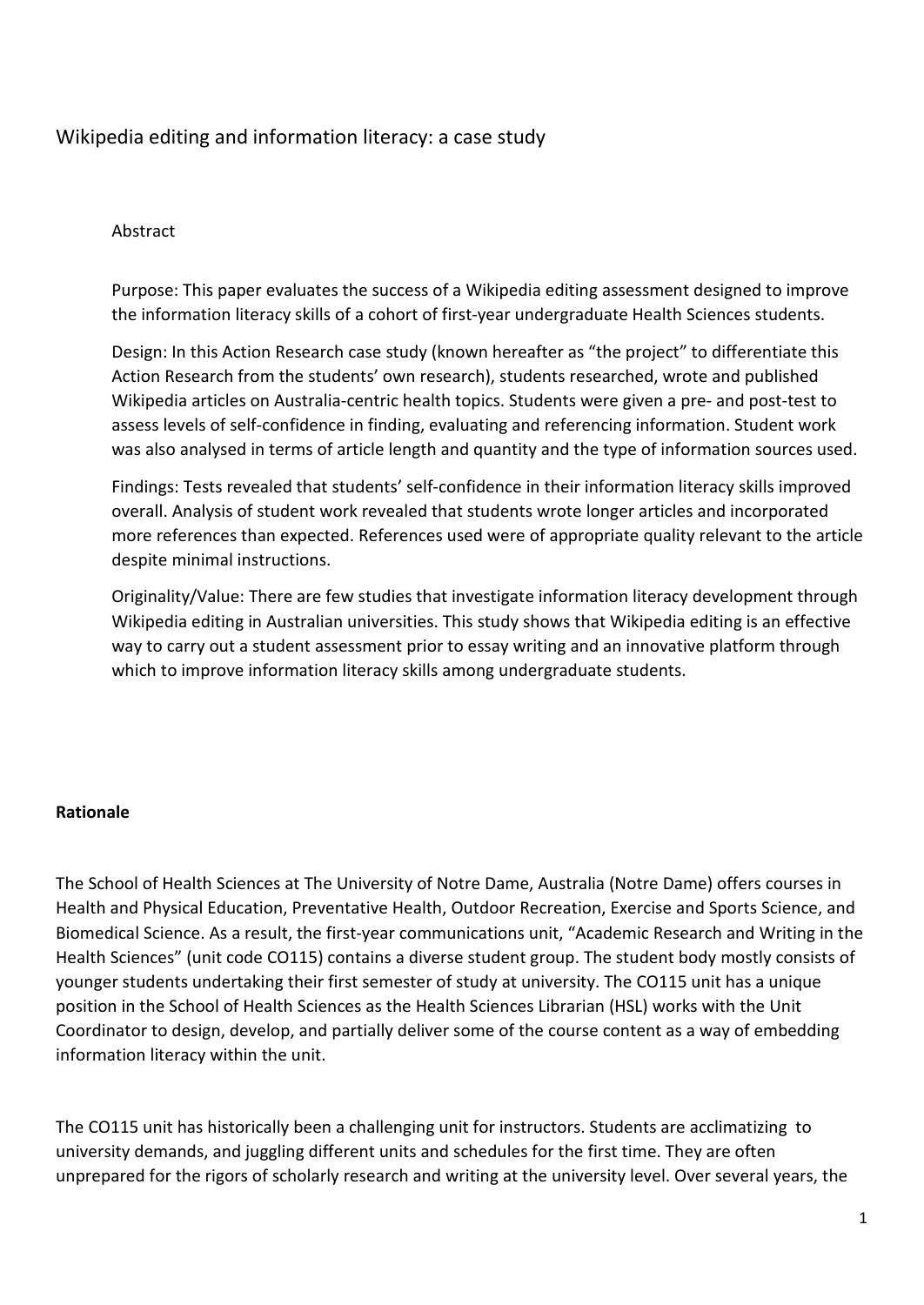CO115 unit has employed a standard lecture-tutorial structure, with the two major assignments comprising an annotated bibliography and an essay on a semi-structured topic. The annotated bibliography was intended to give students a start on the essay by providing early feedback on their choices of source material. Unfortunately, students tended to struggle with the annotated bibliography assignment, failing to understand its connection to the subsequent essay, and would produce poor quality annotated bibliographies that failed to serve the desired purpose.

The unit instructors agreed that students still needed an assignment that would help prepare them for the essay by introducing them to scholarly information sources, and giving them a chance to practise referencing and paraphrasing. A new assessment was designed around Wikipedia editing, with a focus on Australian health issues. In the new assessment, students would identify a gap in the Wikipedia literature, propose their topic, and write and publish an article. Students were assessed according to a rubric on content (depth and breadth of focus appropriate to the format), information sources (quality, timeliness and relevance) and article design (use of headings, tables and images). The subsequent essay assessment would be taken from the main topic of their Wikipedia article. The original plan with the evaluation project in question was to conduct focus groups to learn about the students' experiences of the new task, but these did not take place due to recruitment issues. Instead, the final articles were analysed to explore student engagement with the assessment in terms of writing and referencing. The ultimate project was undertaken to:

- 1. Investigate whether the Wikipedia assessment would help to improve students' sense of selfefficacy in terms of finding, evaluating and referencing information;
- 2. Investigate article and reference list length as a measure of student engagement; and
- 3. Investigate the types of references chosen by students as a measure of their ability to assess, search and evaluate information, as a precursor to a more "traditional" summative evaluation piece (the essay).

This project obtained ethics approval from the University's Human Research Ethics Committee. Students were able to opt-out of having their information used in this research project.

## **Literature review**

Wikipedia is already well-positioned as an essential information resource in the student world. A study from Monash University indicates that 87.5% of students use Wikipedia in their academic work (Selwyn and Gorard, 2016). Students use Wikipedia as a starting point in research because it is easy to access and prominent in web results (Todorinova, 2015, Colón-Aguirre and Fleming-May, 2012). New literature is revealing that many academics view Wikipedia positively as a background reference source, an attitude shift from previous years (Aibar et al., 2015, Soules, 2015). Wikipedia editing could also aid in boosting information literacy levels. In Roth, Davis and Carter's (2013) Wikipedia editing assessment, the majority of students reported that Wikipedia editing was superior to a research paper in helping to improve research and critical analysis skills. As a result, academic librarians are increasingly incorporating Wikipedia into their information literacy teaching (Calhoun, 2014, Oliver, 2015 & Van Hoeck, 2013).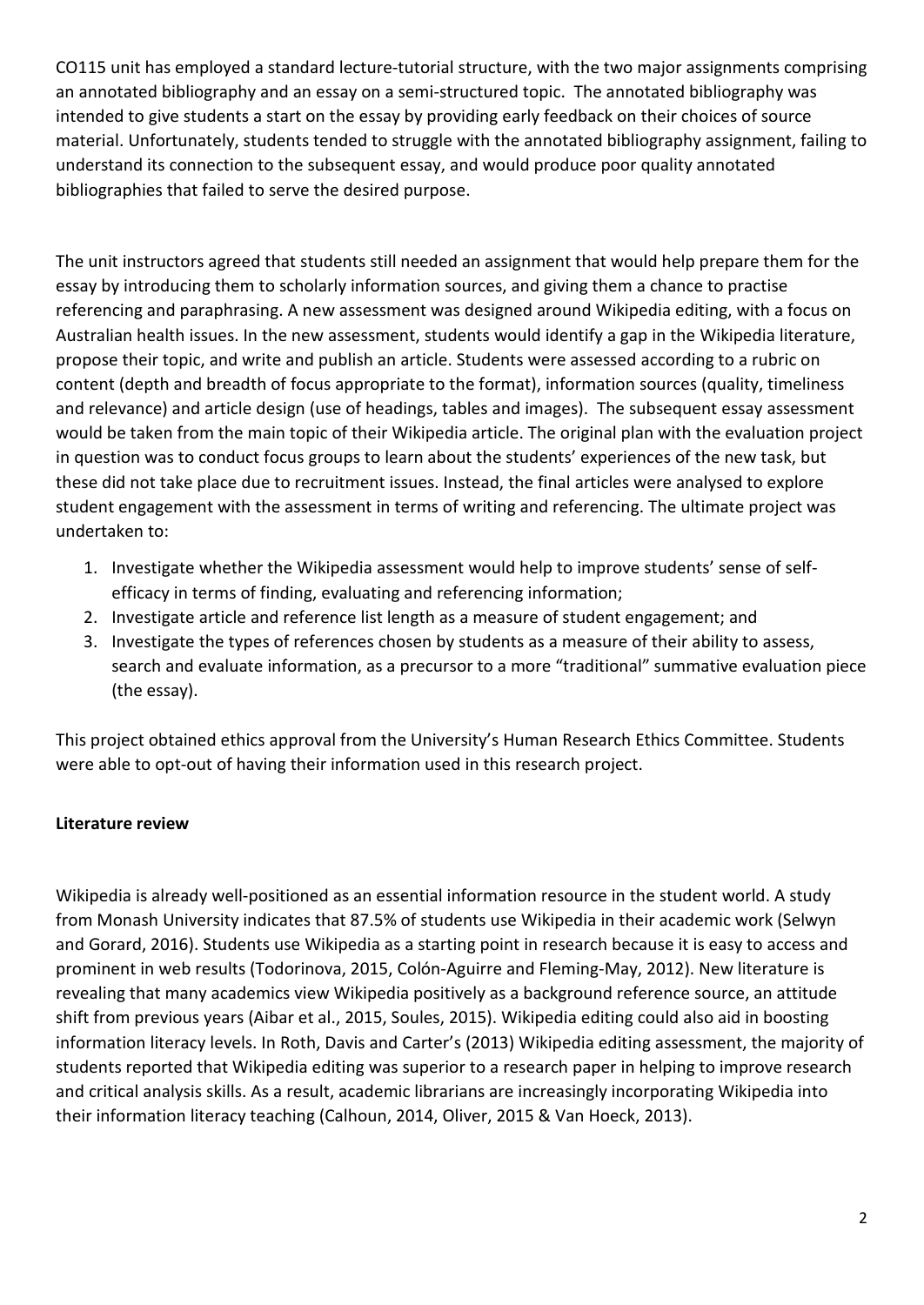The Wikipedia assessment discussed in this article is an example of an *authentic learning* task, in which the focus is on "real-world" problems that are complex, ill-defined and open to interpretation (Lombardi, 2007). The creation of a Wikipedia page mirrors the real-world research process: expressing interest in a topic, identifying a gap in the research, developing a proposal or outline, then researching, writing and publishing the work. By writing in Wikipedia, students experience peer-review and publishing in an essential resource (Eddy and Lawrence, 2013, Van Hoeck, 2013). This is in contrast to previous assessments in the CO115 unit where feedback was only given by the marker, with the finished product being an unpublished document retained by the student. The Wikipedia assessment was designed to engage the students by highlighting the importance of creating, rather than merely consuming, information and to alter the students' consumer-based understanding of Wikipedia.

As Wikipedia's core group of editors in the health topics is shrinking (Heilman and West, 2015) and has unequal gender representation (Hargittai and Shaw, 2014), students are helping to solve a real-world problem by contributing new articles. As most Wikipedia editors are based in the United States or Europe, Australian content is also less likely to be represented (Reynolds, 2015, Temperton, 2015). The Wikipedia assessment rubric encouraged students to explore the possibilities of Wikipedia by being creative in article choice, design, content and layout, incorporating aspects of *enquiry-based learning*. Enquiry-based learning encourages students to pursue a task with support from instructors, although the design and outcome of the project can be open-ended (Kahn and O'Rourke, 2005). Enquiry-based learning is closely linked to authentic learning as students must learn to be comfortable with ambiguity and complexity, which can pose a challenge for undergraduates (Lombardi, 2007).

Students were given a small self-assessment at the beginning and end of the semester to gauge their sense of capability in finding, evaluating, and referencing information. A self-assessment may not be the most realistic reflection of actual skill, as recent research suggests that even students with low levels of IL skill have an over-inflated view of their abilities (Gross and Latham, 2012). However, according to Bandura (1977), a strong sense of personal capability can correlate to levels of resilience, a much-needed trait for an undergraduate student. Research by Caroll et al. (2009) on Australian high school students shows that there is a strong relationship between self-efficacy and overall academic achievement. The IL selfassessment in CO115 was intended to give students a moment of reflection regarding their skills, and an insight into some of the main learning outcomes of the unit before embarking on the content.

## **Design/Methodology/Approach**

This project used an action research process commonly used in higher education as a systematic intervention to improve pedagogical practice (Somekh, 2006). Put simply, the action research process involves observing a problem, thinking of an intervention, carrying out that intervention, evaluating it, and incorporating knowledge gained into future practice (Norton, 2009). This method promotes an evidencebased way of approaching teaching practice, as well as providing a practical way for librarians to incorporate research into their everyday workload (Farrell, 2014). This cohort-based study looked at the following data: results from the information literacy questionnaire and an analysis of article length, reference list length, and reference list content, as well as a follow-up survey.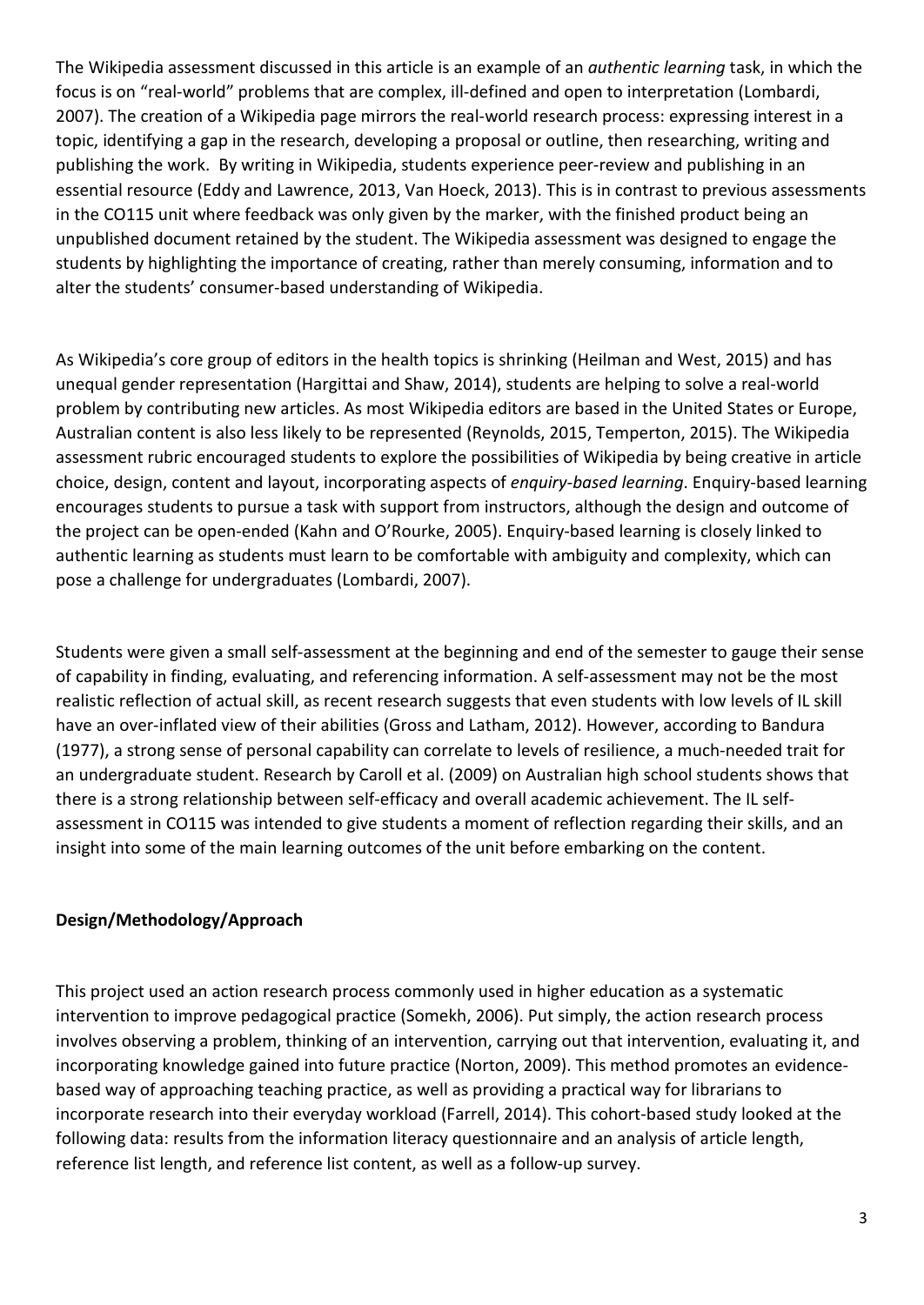## *Self-assessment*

Students were asked to rate their capability in searching, evaluating and referencing information on a 10 point Likert scale. The 3-item questionnaire was delivered online via the Learning Management System (LMS) in Week 2 and repeated in Week 12 of semester. The questions were as follows:

On a scale of one to ten, how would you rate your capabilities in finding relevant scholarly information online?

On a scale of one to ten, how would you rate your capabilities in evaluating scholarly material (e.g. journal articles) for use in an assignment?

On a scale of one to ten, how would you rate your level of familiarity with the APA Referencing Style?

#### *Article Analysis*

The articles the students ultimately produced were analysed in terms of word count, length of reference list, and types of references used (book, journal, web and news/media). The assignment set the minimum word count as 500 words, and the minimum number of references was three. The word and reference list item count served as an indicator of student interest in the assignment, to determine whether they would surpass or adhere to minimum requirements in terms of word count and references. The reference list analysis also investigated the types of references used as an indicator of students' information evaluation skills.

#### *Assessment Design*

The assessment design was adapted from the Wikimedia Education Foundation's (2012) lesson plans on teaching Wikipedia to undergraduates. The Wikipedia assessment was set on the first day of semester, with a due date in Week 6. The assessment was used as a vehicle for teaching the information literacy principles of *assessing the information need, finding, evaluating, and referencing* as stated in the Australia and New Zealand Information Literacy Framework (Bundy, 2004). Each week, students would learn a new principle in a lecture, and get the opportunity for authentic practice in Wikipedia during tutorials. Students added their topic to a communal Google Drive spreadsheet so they could avoid duplication. Students "submitted" their assignment through the LMS by providing their username and the Wikipedia permanent link to their most recent edit. Tutors marked the work by reviewing the edit history on the respective page.

#### **Findings and Results**

#### *Self-assessment*

The students' self-rating improved moderately by the end of semester, particularly in relation to capability in referencing (see Table 1). Overall, students reported being more capable in finding, evaluating, and referencing information. The students scored well overall on the Wikipedia assessment considering it was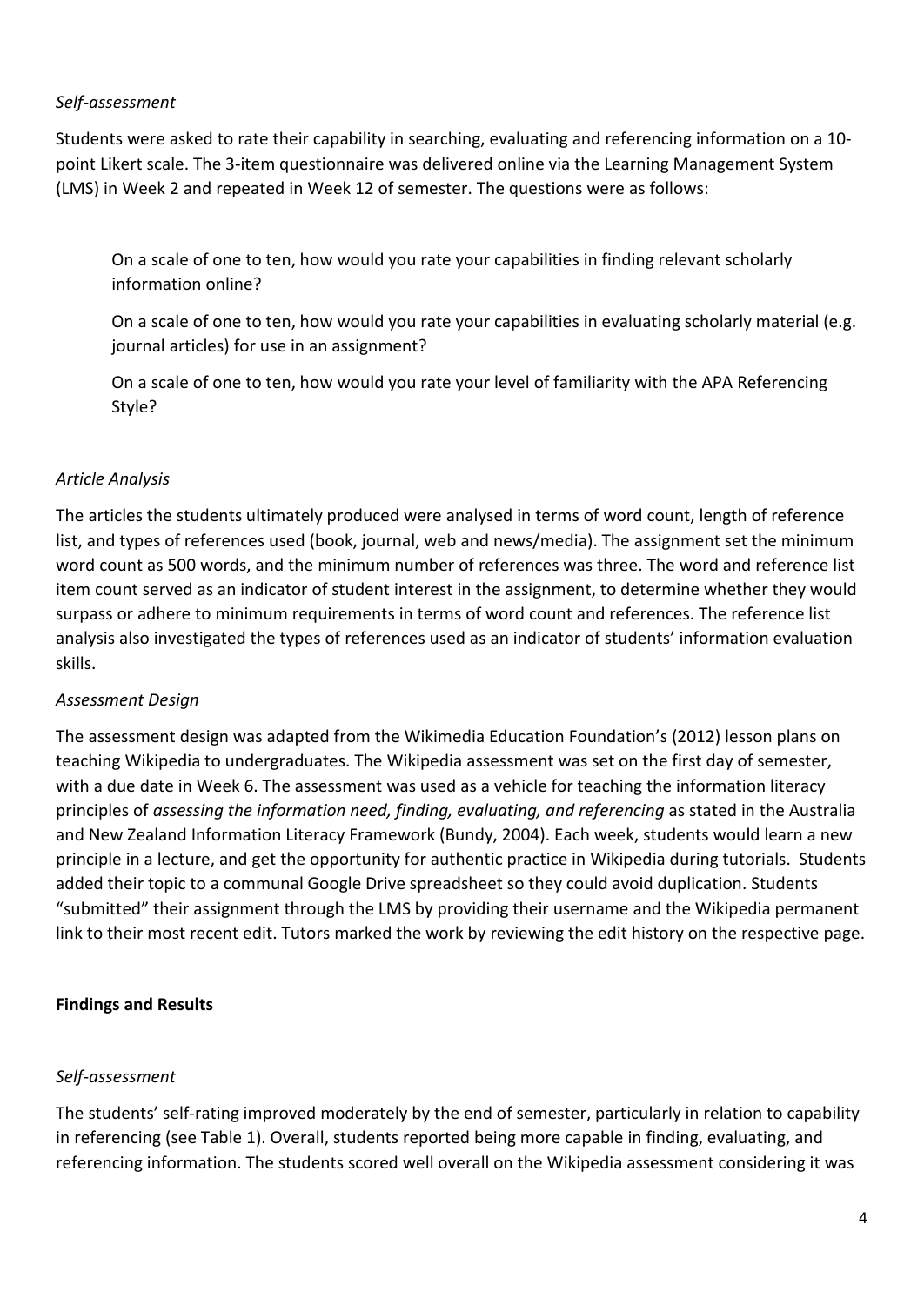the first university-level assessment the cohort would have undertaken, with most students receiving grades of 65% and above.

### *Article Analysis*

Some students had initial difficulty choosing their Wikipedia topic and needed help from tutors to develop a topic appropriate in scope and content. However, most of the topics chosen were relevant in filling the gap in Australian health content within Wikipedia. Table 2 illustrates a selection of student topic choices gleaned from the signup sheet.

Based on past performance in the unit, the instructors expected students to adhere to the "bare minimum" in terms of word count and references. However, the average article produced was 1194 words (Table 3), with an average of twelve references per article (Table 4). This was an interesting outcome, as in past assessments, students struggled to provide the minimum number of references stipulated. The minimum listed for the Wikipedia assignment was three references, however this information was not overly emphasised in the unit. The composition of the reference lists was also interesting, given that there have been issues with students using poor-quality references in past assignments. The marking rubric was not overly prescriptive about the content of the reference lists beyond emphasising relevance, timeliness and variety. Students tended to favour websites (50%), followed by journal articles (36%), books (9%), and newspaper articles (5%) (Table 5). Considering the prevailing subject matter (public health topics), this mix shows a well-considered use of information appropriate to the task. Reference list analysis revealed that a significant portion of content came from government, nonprofit organisation or trade association websites, with very few using commercial sites. Newspaper articles were used appropriately, usually for topics such as sport doping scandals, or profiles of notable people.

## *Follow-up survey*

Six months after the completion of the articles, a group of randomly selected students were sent an email with a link to a short survey inviting them to describe their feelings about the Wikipedia assignment. In the email, the individual students were given pageview statistics on their specific pages since their creation (due to the time-consuming nature of gathering pageview statistics, as well as drop-offs in enrollment since the completion of the unit, only 18 students were chosen to receive the email with the survey). Of this group, 7 responded to the survey with comments.

The first question, "What did you think of the Wikipedia assignment (positive or negative)?" received mostly positive responses, including:

I thought it was an interesting experience and had a bit of fun creating it.

I thought the Wikipedia assignment was really good. It's a good way to get Australian health subjects on Wikipedia as [the] majority of the subjects on there are not exclusively about Australia.

Firstly, I thought of it as a weird assessment to do for a university assignment, quite odd was my initial thought. However in the end I saw why we did the Wikipedia assignment. Overall it taught us as students different ways to write and research topics.

It took quite a bit of time, but I enjoyed it.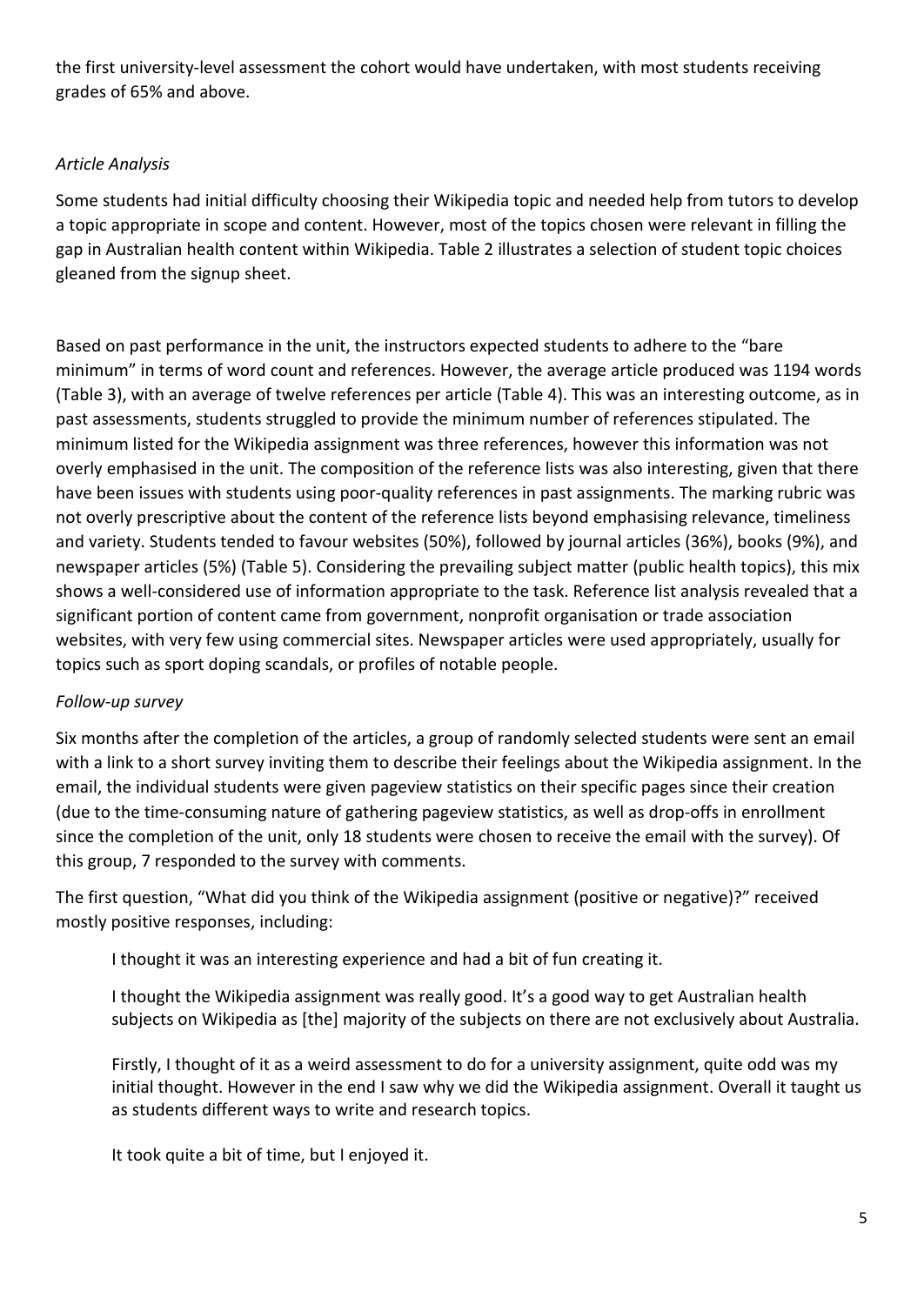I really enjoyed the Wikipedia assignment. Because I had a netball injury myself I found the assignment very rewarding and interesting and it was beneficial to study something I have a strong passion about.

I thought it was a great way to see how Wikipedia works, but also showed how easy it is to edit Wikipedia, so would not use it for a reliable source for finding information.

The second question, "What did you find challenging about it (positive or negative?)" revealed a range of challenges, including:

Gathering resources to use. Finding images to display.

I am not very computer savvy. This made it very difficult especially when we were told we could write our draft in Word then transfer it to the sandbox on Wikipedia however different formats between Word and the Sandbox were not compatible and you couldn't copy and paste, especially with the tables. My page had a lot of tables so I pretty well had to rewrite the entire thing into the sandbox, it was especially annoying when the guy from Wikipedia couldn't even help me.

Writing in a formal but non-academic style was a challenging concept for me to grasp. I think finding different sources of information and putting it into your own words [was challenging]. I found this to be challenging, but a challenge is good.

I didn't find anything overly challenging. Probably just trying to figure out the layout of Wikipedia and I would have liked to have used my own photos but couldn't.

It was challenging to create the hyperlinks and to upload the assignment -I had a few issues in submitting - there wasn't much prior literature on the topic.

To thehe third question, "Do you feel you can use any of what you've learned outside of the unit?" responses were mostly positive, including:

Yes, I play Football so I think it's interesting to learn the statistics of concussions that occur while playing.

Definitely can and still do use the information I learned outside of CO115.

Absolutely! During this assessment we learnt many skills in writing and also researching a diverse range of articles to find the ones which suited our needs best of all.

Probably one day, I haven't had to yet though. Apart from referencing.

Yes definitely. All of the psychological issues. I faced a lot of issues myself with going back to netball after my knee reconstruction and this helped me to understand why I was having these feelings of distress.

Yes if ever I wanted to add information to Wiki I would know how.

Not really other than researching. The referencing was different and so that didn't give us any practise with the APA style.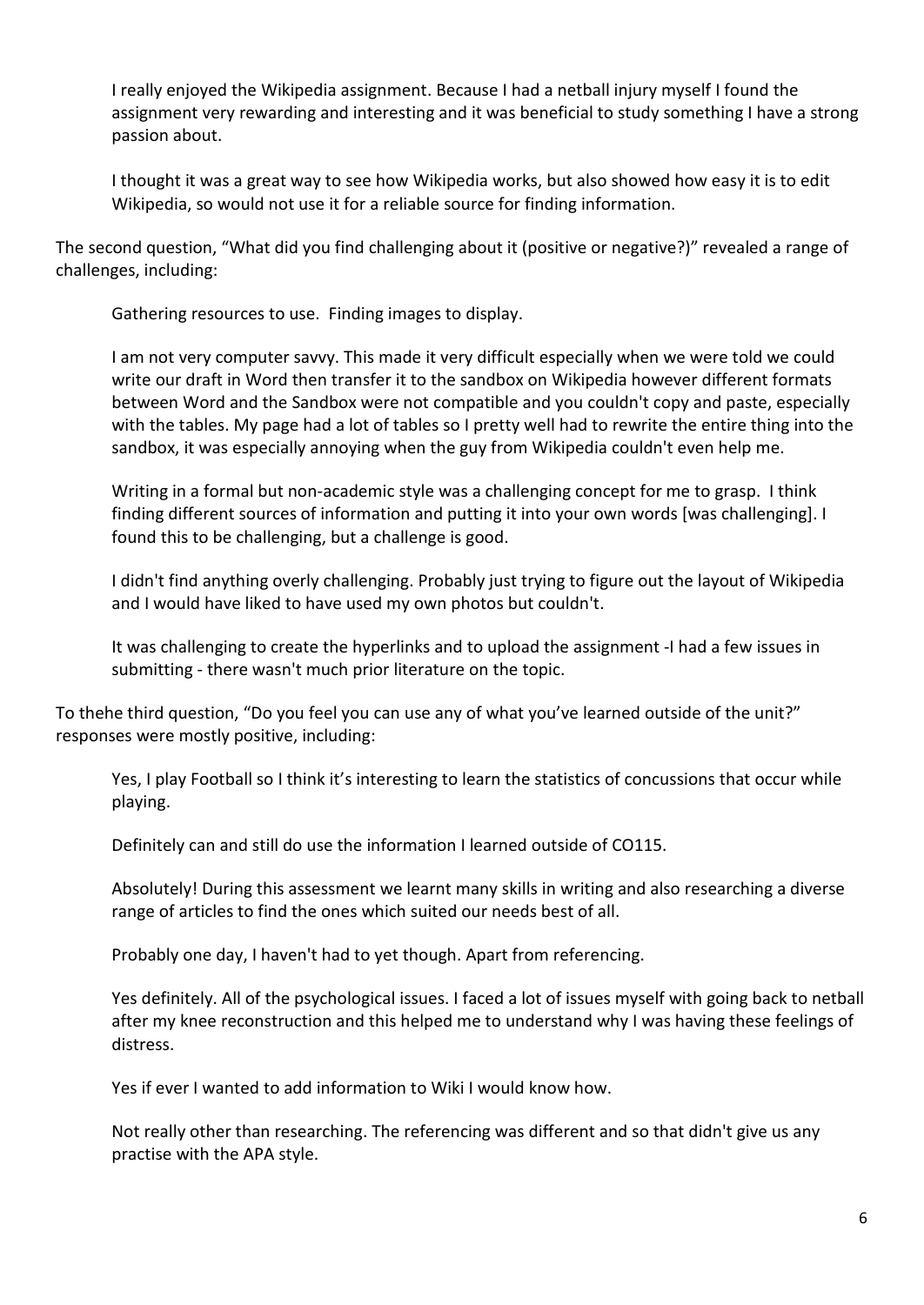The fourth question, "Do you feel the Wikipedia assignment supported your writing skills? If so, how? If not, why not?" received a mixed response:

Yes. Because I find it quite easy to write in a report format.

As I was in my first semester at Uni and I did not complete high school my writing skills are not that flash. I found it helpful to compare layouts and structure to other pages.

Personally no, I feel like my writing style is very formal and academic which is also why I felt challenged with this article.

Yes, not a lot but definitely improved a bit. I think it is a different style of writing and helped you categorize different information. I also think it helped with paraphrasing skills and being able to pick out the important parts of a source.

Yes because we needed to ensure it was professional and accurate to be posted online.

It broadened my writing skills as it wasn't a standard essay style of writing. I feel like because it was done on Wikipedia, it didn't feel like it was as formal as it could if done on another website.

The fifth question, "Did anything surprise you about the editing process?" showed that students were mostly unfazed by the editing process:

Not really.

It surprised me that the sandbox was not as straight forward to use as I had expected. Maybe having an FAQ or guideline would be helpful.

Nothing really surprised me as such, however as soon as I published my article an hour later we had edits to change grammatical structure which surprised me somewhat.

I think we were guided through the whole process really well, so the editing was made easy. If we did not have help along the way I would have found editing way harder.

Nothing was too surprising. I never actually realised how simple it was to make a Wikipedia page though. Yes how easy it is to edit wiki.

The referencing style and ease.

#### **Discussion and Recommendations**

One of the more interesting findings of this case study was the students' approach to article design and referencing in Wikipedia. Considering the motivation issues that this student population has traditionally faced, it was surprising to see the volume of work produced, with some students producing work with upwards of 3000 words. This could be due to student familiarity with Wikipedia - having a sense of what a "good" Wikipedia article looks like in terms of length, style and layout. Another reason could be connected to the fact that students were allowed to choose their topic, and some seemed quite passionate about what they produced. Roth et al. (2013) found that students were motivated to edit Wikipedia for a variety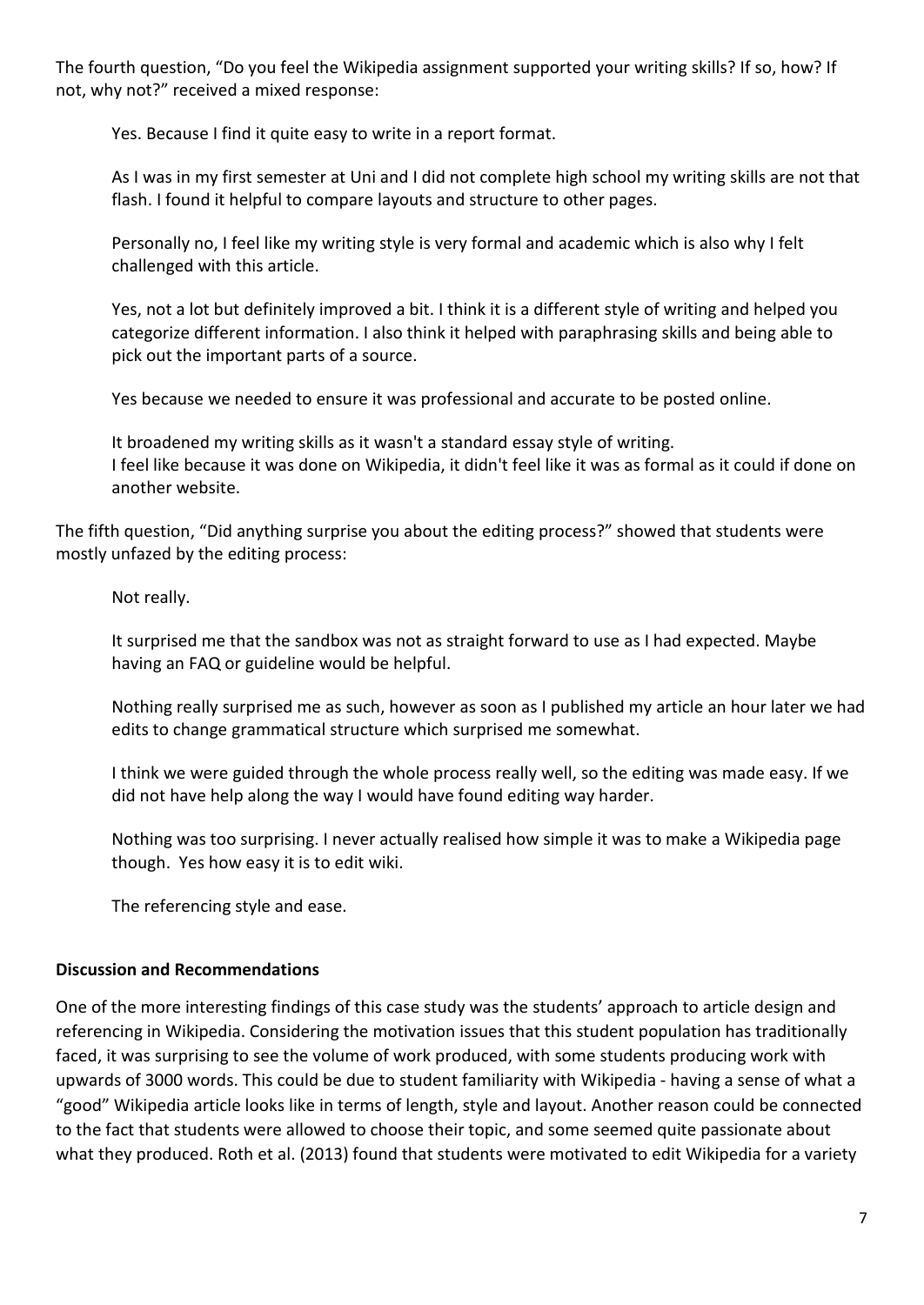of reasons, including awareness of their work's visibility to the public, and knowing that their work "had a purpose".

Students seemed to have no issues with the mechanics of referencing in Wikipedia as they easily produced reference lists upwards of twelve sources, with several upwards of twenty. One explanation for this could be that the referencing style was not emphasised as much as the act of referencing itself. In this assessment, students did not have to take time formatting reference lists; referencing was as simple as selecting "cite" in the Wikipedia editing menu and filling in the fields. Perhaps this simplicity of use helped to account for the improved numbers of references in each article. Van Hoeck (2013) discovered a similar enthusiasm in engineering students, who borrowed nearly double the usual amount of books while completing their Wikipedia articles. However, one of the students did comment in the follow-up survey that the assessment didn't give them a chance to reference using the APA referencing style specifically. While this is a valid point, it is the belief of the Health Sciences Librarian (HSL) that it is more important for students to understand the "why" of referencing (principles of citation) before learning the "how" (mechanics of style). In the HSL's observations, instructors may become myopic when marking based on style while forgetting the broader messages about academic integrity. As digital information becomes easier to access and plagiarise (and more complicated to reference), rubrics should focus on a student's general understanding of academic integrity as well as of the rules of formatting, the latter being evidence that the former has been understood and applied. Another factor in the high reference count was the inclusion of Web sources, whereas in previous assignments this was restricted. This is in line with Sormunen and Lehtio's (2011) findings, although in this case the Web resources accounted for a lower percentage of information sources used. The web sources students did select were relevant, appropriate, and of reasonable quality, coming mainly from government websites.

The Australian Wikipedia community (groups of frequent editors and local volunteer administrators) were invited to track the students' progress, which was the topic of a few discussions on various "talk pages" (pages used by editors to discuss edits) in Wikipedia. The following comment was written on an administrator discussion board (now since deleted from Wikipedia):

I think it's really good to see this kind of project coming out of universities: Wikipedia often gets a bit weak on these kinds of broad-brush topics, especially on health/science topics and at a national level, and I think these efforts are well-suited to making sure those areas get covered. Some of them need a bit more work to push them into an encyclopaedic style but most of these are the kinds of area[s] that are really complementary but gaps that we would really struggle to fill otherwise.

Another comment read: "Most of the articles are significantly better than the average newcomer articles". However, some had suggestions for improvement in expression, such as the inclusion of greater detail in referencing and the use of less persuasive language. A few Wikipedia contributors felt that students could contribute more by improving existing Wikipedia articles rather than creating new ones.

There were a few difficulties with administering this assessment. The main technical issues arose when students needed to move their draft articles into the publishing space; Wikipedia restricts this move to those who have done a minimum of five edits. However, the instructors were able to override this on behalf of the students with little difficulty. The biggest challenge for most students was choosing a topic, identifying a "gap" in the literature, and researching the relevance of the topic for Wikipedia in terms of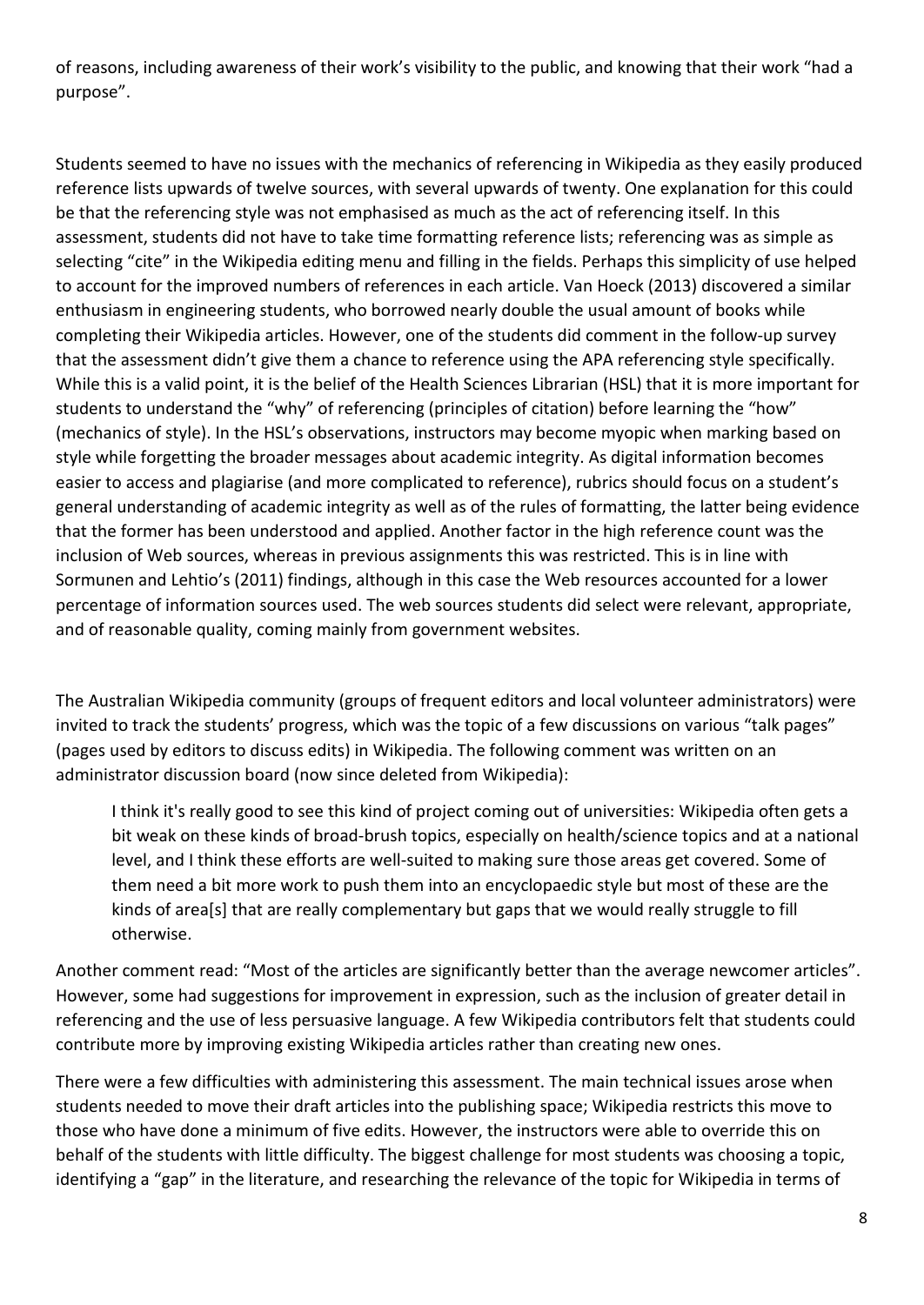scope and content. Lombardi (2007) notes that authentic learning activities can be a tough adjustment for first-year students, who can be uncomfortable with ambiguity. However, once the topic was decided, students seemed to adjust quite easily to Wikipedia's editing environment.

#### **Limitations**

There are several limitations in this project. A limited amount of qualitative data was gathered from students regarding their attitudes and motivations for completing the assessment. Focus groups were planned but were not able to be realised, and only a few completed the follow-up survey. The quality of the subsequent essays derived from the Wikipedia assessment was not part of the current investigation, although the instructors marking the later work mentioned that students had less opportunity for plagiarism as each topic was unique, indicating positive outcomes for academic integrity overall. Future research could investigate any direct correlation between the Wikipedia assessment and the subsequent essays in terms of the quality of the research and topic exploration. The self-assessment on student selfefficacy was not a comprehensive assessment, as it was only three questions long and scored on a Likert scale. Student work was also not checked for plagiarism via plagiarism-detection software, nor was plagiarism a focus of this study.

#### **Conclusion**

Wikipedia's reputation is improving on university campuses and its ubiquity as an information source provides an opportunity to improve student information literacy skills in a familiar environment. This article describes a project in which Wikipedia editing was used as a vehicle for teaching information literacy principles in an undergraduate communications unit. While the student motivations and experiences of Wikipedia editing were not thoroughly investigated, the artefacts produced and students' results show how well students respond to an authentic learning task with "real-world" implications. Students approached the assignment with little difficulty, producing full-length articles on unique topics along with appropriate reference lists and information sources. Wikipedia editing is a useful authentic learning task for teaching students how to plan, research, write and publish an article on a small scale, and become critical producers, rather than mere consumers, of information.

#### **References**

- Aibar, E., Lladós-Masllorens, J., Meseguer-Artola, A., Minguillón, J. and Lerga, M. (2015), "Wikipedia at university: what faculty think and do about it", *The Electronic Library,* 33(4), pp. 668-683.
- Bandura, A. (1977), "Self-efficacy: toward a unifying theory of behavioral change", *Psychological Review,* 84(2), pp. 191-215.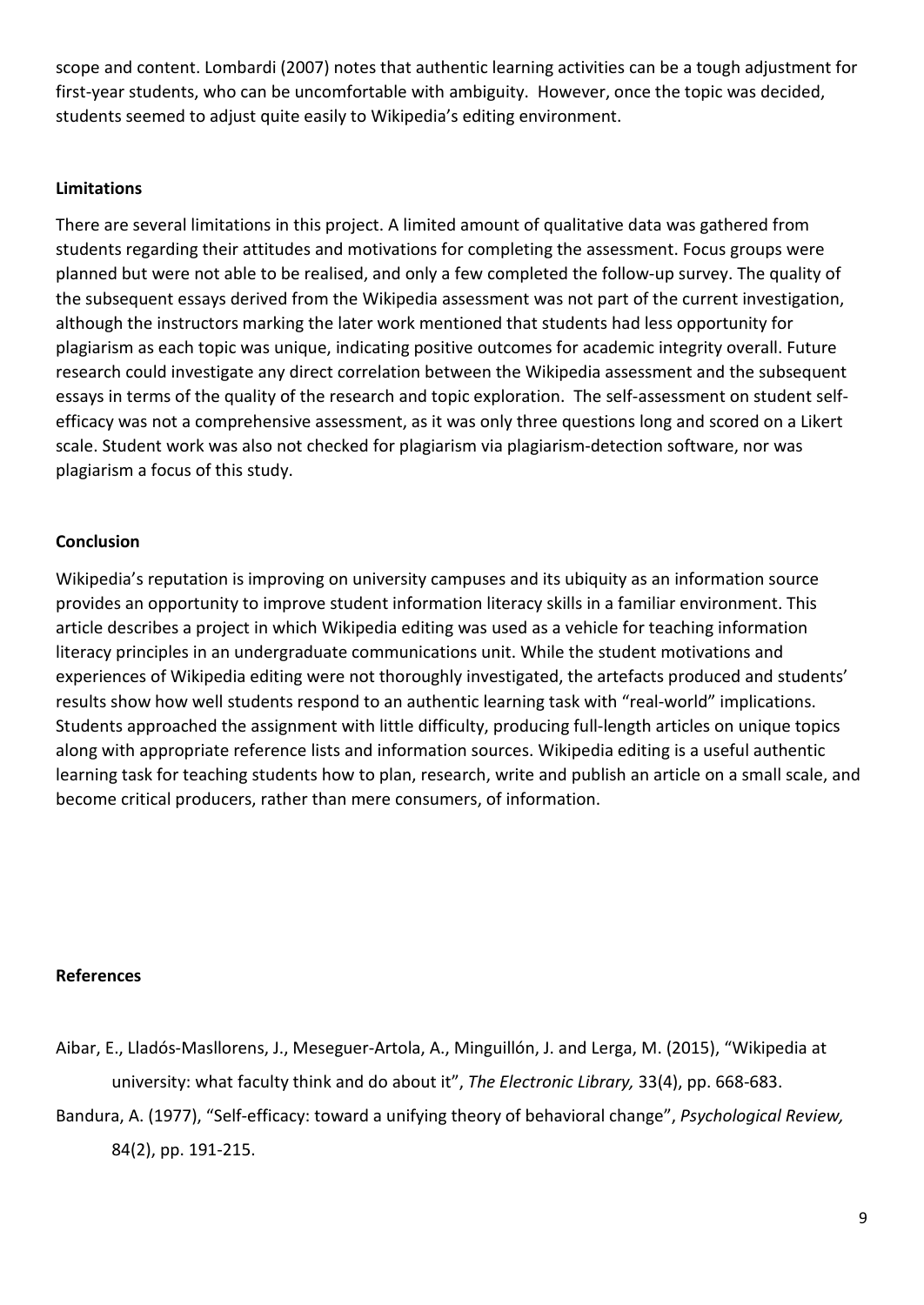- Bundy, A. (2004), "Australian and New Zealand Information Literacy Framework: Principles, Standards and Practice"*.* Available at[: http://www.caul.edu.au/content/upload/files/info](http://www.caul.edu.au/content/upload/files/info-literacy/InfoLiteracyFramework.pdf)[literacy/InfoLiteracyFramework.pdf](http://www.caul.edu.au/content/upload/files/info-literacy/InfoLiteracyFramework.pdf) (accessed 12 June 2015)
- Calhoun, C. (2014), "Using Wikipedia in information literacy instruction", *College & Research Libraries News,* 75(1), pp. 32-33.
- Carroll, A., Houghton, S., Wood, R., Unsworth, K., Hattie, J., Gordon, L. and Bower, J. (2009), "Self-efficacy and academic achievement in Australian high school students: The mediating effects of academic aspirations and delinquency", *Journal of Adolescence,* 32(4), pp. 797-817.
- Colón-Aguirre, M. and Fleming-May, R. A. (2012), '"You just type in what you are looking for'": Undergraduates' use of library resources vs. Wikipedia', *Journal of Academic Librarianship,* 38(6), pp. 391-399.
- Eddy, P. L. and Lawrence, A. (2013), "Wikis as platforms for authentic assessment", *Innovative Higher Education,* 38(4), pp. 253-265.
- Farrell, R. (2014), "Action research, assessment, and institutional review boards (IRB): Conflicting demands or productive tension for the academic librarian?", *New Review of Academic Librarianship,* 20(2), pp. 167-184.
- Gross, M. and Latham, D. (2012), "What's skill got to do with it?: Information literacy skills and self‐views of ability among first‐year college students", *Journal of the American Society for Information Science and Technology,* 63(3), pp. 574-583.
- Hargittai, E. and Shaw, A. (2014), "Mind the skills gap: the role of Internet know-how and gender in differentiated contributions to Wikipedia", *Information, Communication & Society,* 18(4), pp. 424- 442.
- Heilman, J. M. and West, A. G. (2015), "Wikipedia and medicine: quantifying readership, editors, and the significance of natural language", *Journal of Medical Internet research* 17(3), pp. e62-e85.
- Kahn, P. and O'Rourke, K. (2005), "Understanding enquiry based learning.", in Barrett, T., Mac Labhrainn, I. & Fallon, H. (Eds.), *Handbook of Enquiry & Problem Based Learning.* CELT, Galway, Ireland, pp.1-12.

Lombardi, K. (2007), *Authentic Learning for the 21st Century: An Overview.* Available at: https://net.educause.edu/ir/library/pdf/ELI3009.pdf.

- Norton, L. S. (2009), *Action Research in Teaching And Learning: A Practical Guide To Conducting Pedagogical Research In Universities.* Routledge, London, United Kingdom.
- Oliver, J. T. (2015), "One-shot Wikipedia: An edit-sprint toward information literacy", *Reference Services Review,* 43(1), pp. 81-97.